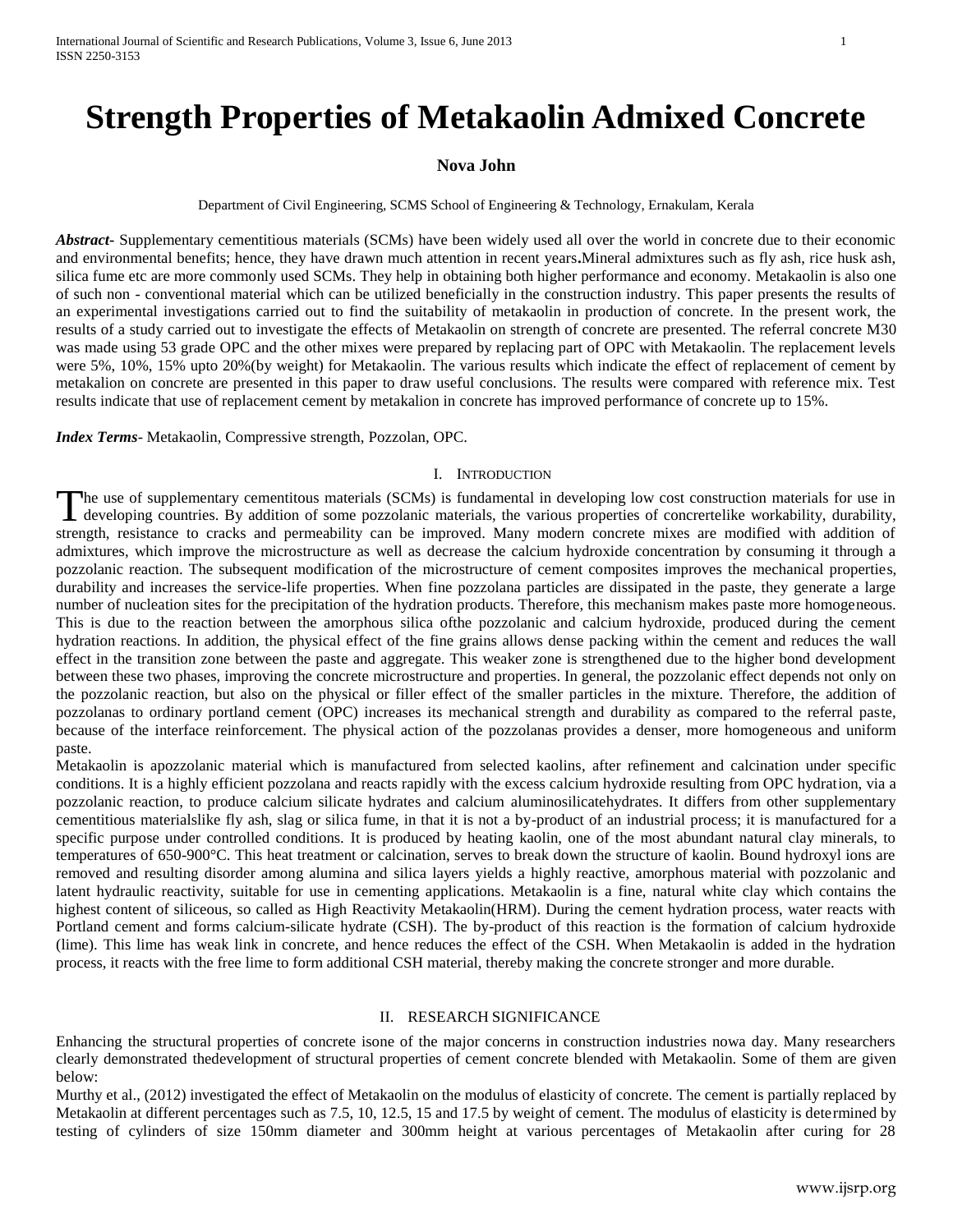days. Variation of Young's modulus at different percentages of Metakaolin is compared with controlled concrete as 0% replacement of cement. The value of Young"s modulus increase from 0% up to 10% of Metakaloin addition and then decrease.Murali et al., (2012) investigated the properties of concrete with varying percentage replacement of metakaolin. Four mixes were obtained by repalacing 0, 5, 7.5 and 10% mass of cement by metakaolin. The admixture metakaolin when used at optimum quantity tend to increase the strength of concrete mix when compared with conventional concrete. Metakaolin increased the compressive strength, split tensile strength and flexural strength of concrete.Akasha et al., (2008) studied the effect of metakaolin by 0%, 10%, 15% and20% replacement of Portland cement pastes and mortars and the parameters such as compressive and tensile strengths were investigated. The use of metakaolin material effectively improved the mechanical strength of mortarincluding tensile and compressive strength,Poon et al. (2001) conducted studies on rate of pozzolanic reaction of metakaolin in cement pastes. The results obtained indicate that the rates of initial reactivity in metakaolin blended cement pastes were higher than in silica fume or fly ash blended cement pastes. Due to its high initial reactivity, metakaolin resulted in a higher rate of compressive strength development for cement pastes when compared with silica fume.Brooks and Joharis (2001) investigated the effect of metakaolin on creep and shrinkage of concrete. The studies revealed that the reduction in early age autogenous shrinkage is greater at higher replacement levels. Also, comparing with control concrete, greater part of the total shrinkage of the metakaolin concrete is considered to be autogenous shrinkage. This observation does not appear to be influenced by the replacement level. Total creep, basic creep and drying creep of the concrete are considerably reduced due to metakaolin inclusion particularly at higher replacement levels.Curcio et al. (1998) studied the effect of 15% replacement of cement in mortar with four metakaolin samples and compared to concrete containing silica fume. Results showed that in mortars using metakaolin samples, the compressive strength development at early stages is at a higher rate than that of silica fume. 10-15% replacement by metakaolin increases compressive strength at 14 days with respect to control sample by about 30% with OPC .

# III. EXPERIMENTAL PROGRAM

The main aim of this experimentation is to study the effect of partial replacement of cement by metakaolin on the properties of concrete. To study this effect the following parameters were considered in this experimentation:

# *A. Materials Used*

### $\triangleright$  Cement

Ordinary Portland Cement (53 grade) Dalmia cement conforming to IS 8112 was used. The different laboratory tests were conducted on cement to determine standard consistency, initial and final setting time, and specific gravity as per IS 4031 and IS 269-1989. The results are tabulated in Table 1. The results conforms to the IS recommendations.

| <b>Properties</b>    |         | <b>Results</b> | Permissible limit as per IS: 12269-1987 |
|----------------------|---------|----------------|-----------------------------------------|
| Standard consistency |         | 32.25%         | Varies from 26% to 33%                  |
| Specific gravity     |         | 3.15           | Varies from $3.1$ to $3.15$             |
| <b>Setting Time</b>  | Initial | 60 minutes     | Should not be less than 30 Min          |
|                      | Final   | 480 minutes    | Should not be more than 600 Min         |

Table 1: Physical properties of Ordinary Portland Cement-53 grade

## Coarse Aggregate

The crushed granite aggregate were collected from the local quarry. The coarse aggregate was used in the experimentation were of 20mm and down size aggregate and tested as per IS: 2386-1963 (I, II and III) specifications. Specific gravity of coarse aggregate was found to be 2.64. Particle size distribution Curve for coarse aggregate is given in Figure 1.



Figure 1: Particle size distribution Curve for coarse aggregate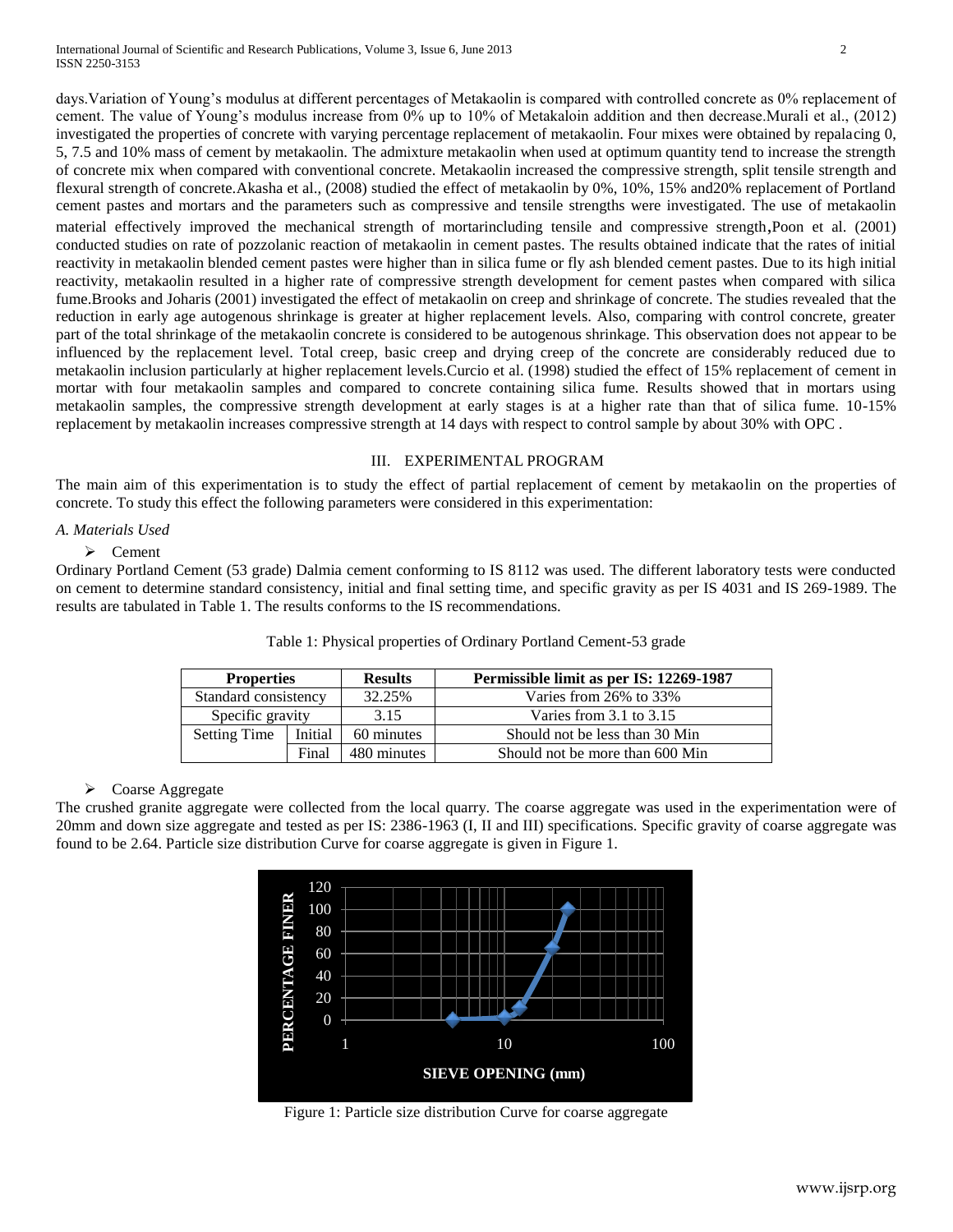### $\triangleright$  Fine aggregate

Locally available river sand was used as fine aggregate. The sand used was having a specific gravity of 2.62 and confirmed to grading zone-II as per IS: 383-1970 specification. Physical properties of tested fine aggregate are given in Table 3.3



Figure 2: Particle size distribution for fine aggregate

# $\triangleright$  Metakaolin

.

The mineral admixture Metakaolin was obtained from the ENGLISH CLAYLIMITED company at CochuVeli in Trivandrum. The Metakaolin was in conformity with the general requirements of pozzolana. Properties of Metakaolin are given in below Table 2 & 3.



Figure 3: Metakaolin

| <b>Particulars</b>        | <b>Values</b>         |
|---------------------------|-----------------------|
| Appearance                | Off-White Powder      |
| $pH(10\% \text{ solids})$ | $4.0 - 5.0$           |
| Bulk Density $(Kg/1)$     | $0.4 - 0.5$           |
| Specific Gravity          | 2.6                   |
| Loss on Ignition (%)      | 1.5                   |
| Lime Reactivity           | 1050mg Ca(OH) $_2$ /g |
| Grit (+300#)              | ${<}1\%$              |
| D 50                      | $1.5 - 2$             |

| Table 2: Physical Properties of Metakaolin | Table 3: Chemical Composition of Metakaolin |
|--------------------------------------------|---------------------------------------------|
|                                            |                                             |

| <b>Chemical Composition</b> | Mass $(\% )$  |
|-----------------------------|---------------|
| SiO <sub>2</sub>            | $52.0 - 54.0$ |
| $Al_2O_3$                   | $44.0 - 46.0$ |
| $Fe2O3$ (Max)               | $0.60 - 1.2$  |
| TiO <sub>2</sub> (Max)      | 0.65          |
| CaO (Max)                   | 0.09          |
| MgO (Max)                   | 0.03          |
| Na <sub>2</sub> O (Max)     | 0.10          |
| K <sub>2</sub> O (Max)      | 0.03          |

### $\triangleright$  Water

Ordinary potable water free from organic content, turbidity and salts was used for mixing and for curing throughout the investigation.

# *B. Mix proportion*

For the present investigation, mix design for M30 grade of concrete was carried out using the above coarse aggregate, fine aggregate, and the binder. The proportion of the materials by weight was 1:1.47:2.52 (Cement: Fine aggregate: Coarse aggregate). The cement constituent was subsequently replaced with percentage of metakaolin (by mass). The percentage of the Cement was varied between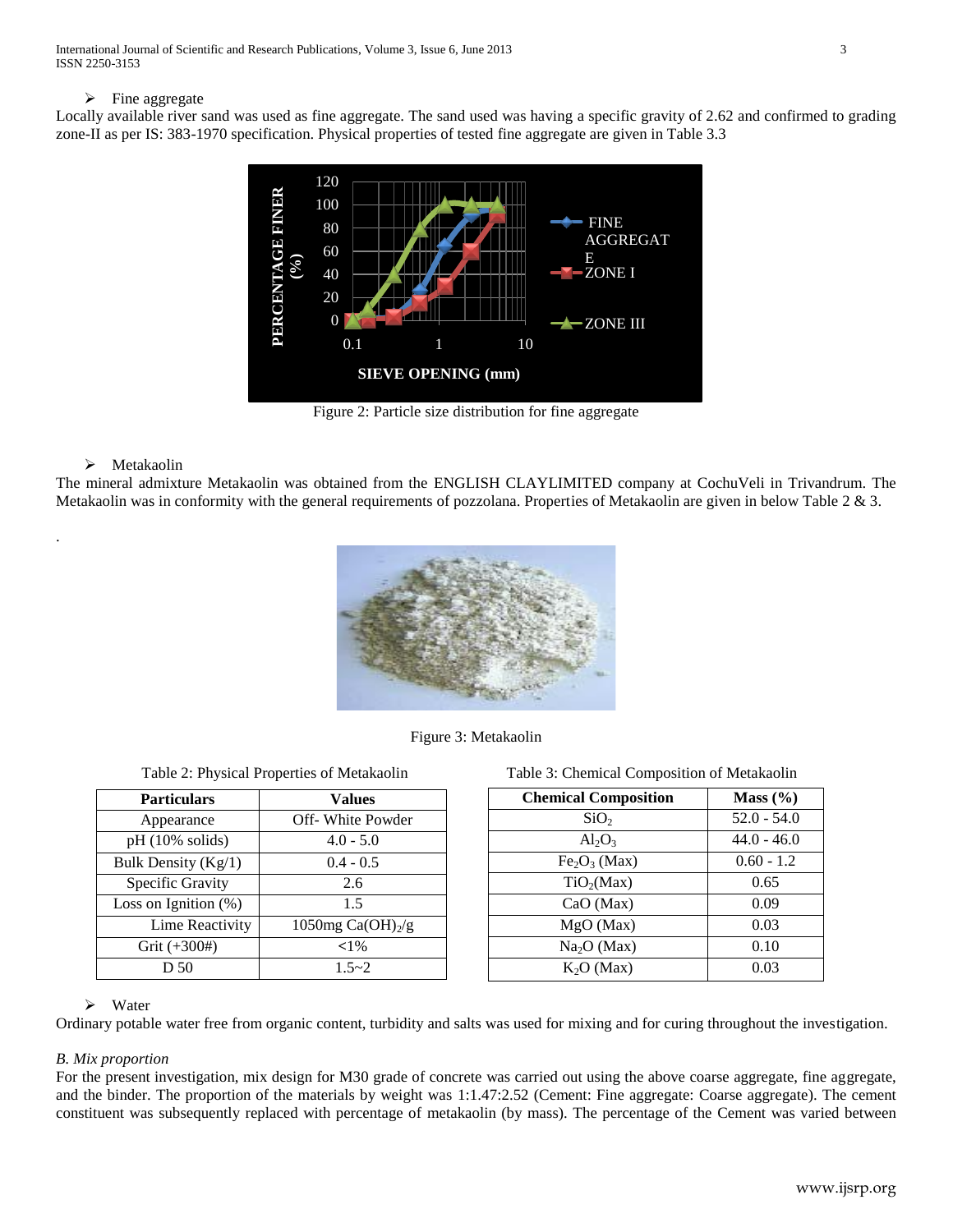0% and 20%, at 5% intervals, with the Metakaolinwhich gives a total of five mixes. In each mix, water cementitiousmaterials ratio wasfixed at 0.45 and the fine and coarse aggregate kept constant. The various combinations are as presented in Table 4. Table 4: Detail of Concrete Mixes

|                            | <b>Mixes</b>   |                         |                          |                          |                                 |
|----------------------------|----------------|-------------------------|--------------------------|--------------------------|---------------------------------|
| <b>Ingredients</b>         | <b>Control</b> | <b>Metakaolin</b><br>5% | <b>Metakaolin</b><br>10% | <b>Metakaolin</b><br>15% | <b>Metakaolin</b><br><b>20%</b> |
|                            | C              | ${\bf M}_1$             | $M_2$                    | $M_{3}$                  | $M_4$                           |
| Cement $(kg/m^3)$          | 437.78         | 415.89                  | 394                      | 372.11                   | 350.22                          |
| Metakaolin( $kg/m3$ )      |                | 21.89                   | 43.78                    | 65.67                    | 87.56                           |
| Water $(kg/m^3)$           | 197            | 197                     | 197                      | 197                      | 197                             |
| Fine Aggregate $(kg/m^3)$  | 643.68         | 643.68                  | 643.68                   | 643.68                   | 643.68                          |
| Coarse Aggregate $(kg/m3)$ | 1104.36        | 1104.36                 | 1104.36                  | 1104.36                  | 1104.36                         |

# *C. Experimental Procedure*

# $\triangleright$  Mixing of Constituent Materials

The cement and Metakaolin were measured and mixed together until a uniform colour was obtained. The blendedmix was spread on already measured fine aggregate placed on an impermeable platform and mixed thoroughlybefore the coarse aggregate and water were added.

# Casting and Curing of Specimens

The specimens were cast in well lubricated moulds. Concrete wereplaced on themould and compacted thereafter and theywere left at room temperature for 24hrs before being transferred into the curing tank. After 24 hours, they wereimmersed in water curing tanks until their testing ages.To investigate the effect of inclusion of metakaolin (as part replacement of cement), 150mm cube specimens, 150mm diameter and 300mm height cylinder specimes and  $100$ mm  $\times$  100mm  $\times$  500mm size beam specimens were cast for referral and other mixes having variable metakaolin content.

# $\triangleright$  Testing of Specimens

The compressive strength of different mixes was found out at 7 and 28 days whereas Split Tensile Strength and Flexural Strength were found out at 28 days as per the procedure laid down in IS: 516 - 1981.The concrete specimens were tested for compressive strength and tensile splitting strength in a compression testingmachine of capacity 2000KN and flexural Strength was tested in a Flexure Strength Testing Machine respectively. Three specimens were used in computing the mean on each testing age of each mix and the final results are tabulated in comparison with reference mix.

Compressive strength, *Fc*u, estimated as:

$$
F_{cu} = \frac{P}{4}
$$

where, $P =$  magnitude of the load that causes breaking (expressed in Kilo Newton)  $A = \text{cross sectional area of cube } (\text{mm}^2)$ 

Tensile splitting strength, *Fsp*, estimated as:

$$
F_{sp} = \frac{2P}{\pi D l}
$$

where, $P =$  maximum load causing splitting of the cylinder *D* = Diameter of specimen in mm  $l =$  Length of the specimen in mm

Flexural strength, *Fb*, estimated as:

$$
F_b = \frac{pl}{bd^2}
$$

where, *b* is the width of specimen *d* is the depth of specimen *l* is the length of the span on which the specimen is supported *p* is the maximum load applied to the specimen.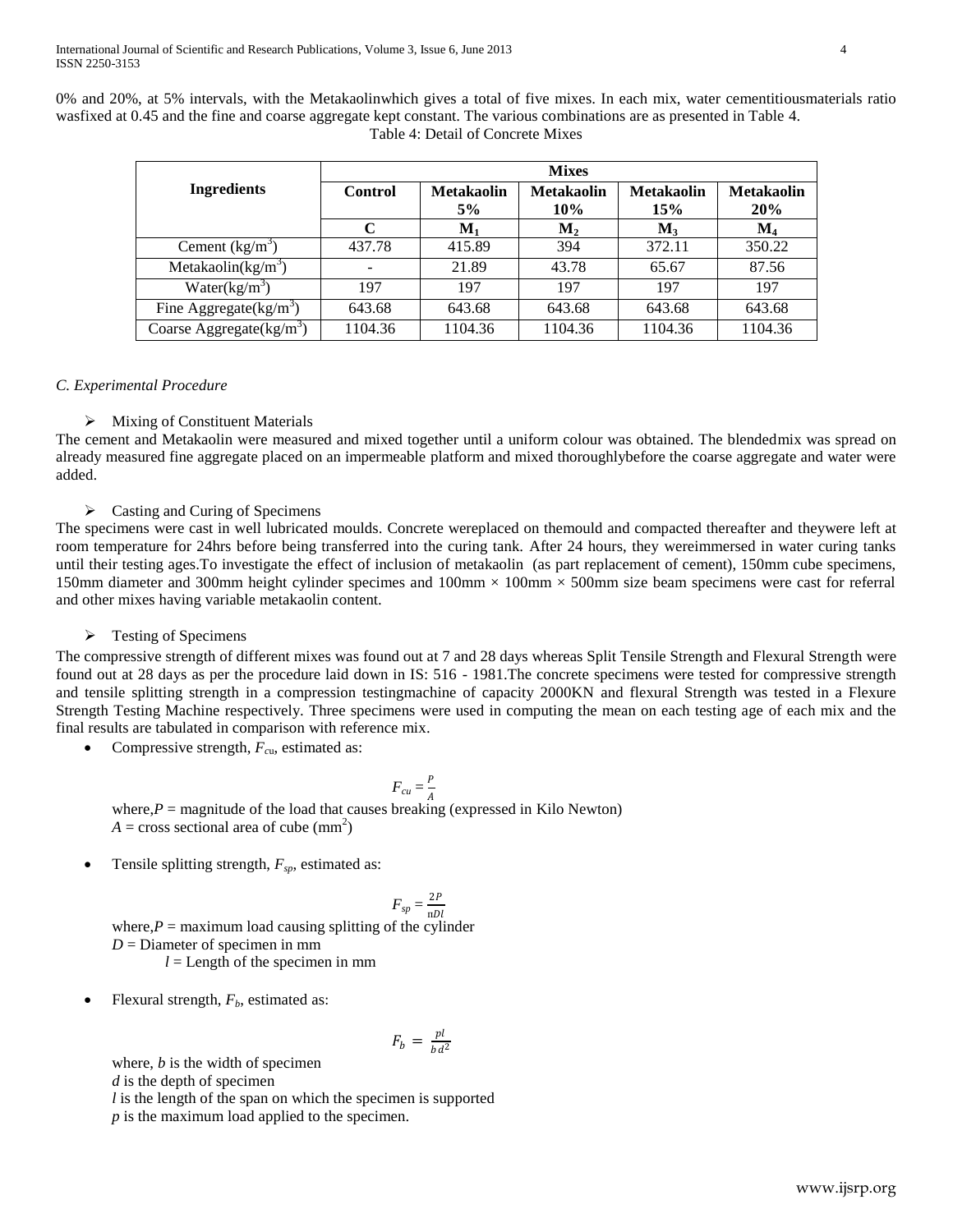

Figure 4: Testing of Specimens in Compression Testing Machine & Flexural Strength Testing Machine

# IV. EXPERIMENTAL RESULTS AND DISCUSSIONS

# $\triangleright$  Compressive strength Result

The development of compressive strength with age for all mixes investigated is presented in Table 5& Figure 5.From the plot it is clear that the Metakaolin admixed mixes attains higher compressive strength values than the control mix. The compressive strength development depends upon the metakaolin dosage and age of concrete. 15% replacement percentage had higher ultimate strength than concrete made with Portland cement. It has a higher proportion of the strength-enhancing calcium silicate hydrates (CSH) than concrete made with Portland cement only, and a reduced content of free lime, which does not contribute to concrete strength.

Table 5: Compressive Strength of all Mixes

|             | Compressive Strength (N/mm <sup>2</sup> ) |         |  |  |
|-------------|-------------------------------------------|---------|--|--|
| <b>MIX</b>  | 7 days                                    | 28 days |  |  |
| C           | 28.74                                     | 37.04   |  |  |
| $M_1$       | 32.07                                     | 38.22   |  |  |
| $M_2$       | 38.07                                     | 43.7    |  |  |
| $M_{3}$     | 41.19                                     | 51.56   |  |  |
| $\rm M_{4}$ | 38.96                                     | 45.49   |  |  |

|                | Compressive Strength (N/mm <sup>2</sup> ) |         |  |
|----------------|-------------------------------------------|---------|--|
| <b>MIX</b>     | 7 days                                    | 28 days |  |
| C              | 28.74                                     | 37.04   |  |
| $M_1$          | 32.07                                     | 38.22   |  |
| $M_2$          | 38.07                                     | 43.7    |  |
| $M_{3}$        | 41.19                                     | 51.56   |  |
| $\mathbf{M}_4$ | 38.96                                     | 45.49   |  |



Figure 5: Variation of Compressive Strength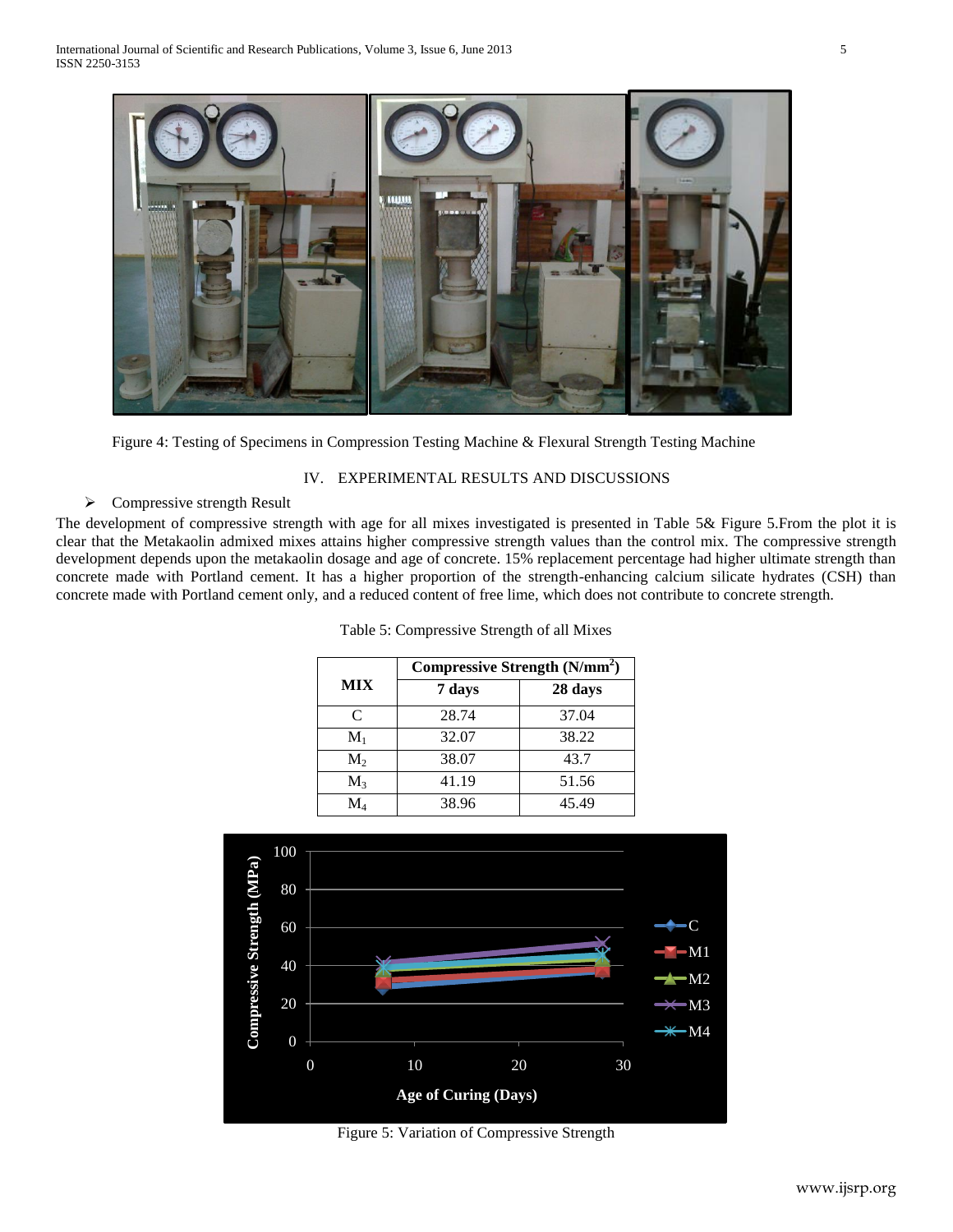International Journal of Scientific and Research Publications, Volume 3, Issue 6, June 2013 6 ISSN 2250-3153

#### $\triangleright$  Split Tensile Strength Result

The results of split tensile strength of cylinder for 28 days are given in Table 6 and the variation of split tensile strength of all mixes is clearly shown in Figure6. The tensile strength value of concrete increases with increase in percentage of cement replacement with metakaolinupto a percentage of 15%. The tensile strength increases a maximum of 3.04Mpa for 15 % metakaloine content and as the metakaolin content exceeds the value of 20%, the split tensile strength decreases to 2.95 MPa. The split tensile strength gain is maximum at 15% replacement of cement with metakaolin.

| <b>MIX</b>     | <b>Split Tensile Strength</b><br>(N/mm <sup>2</sup> ) |
|----------------|-------------------------------------------------------|
|                | 28 days                                               |
| C              | 2.79                                                  |
| $M_1$          | 2.81                                                  |
| M <sub>2</sub> | 2.9                                                   |
| $M_3$          | 3.04                                                  |
| M.             | 2.95                                                  |



Figure 6: Variation of Split Tensile Strength

### $\triangleright$  Flexural Strength Result

The results of flexural strength at 28 days are tabulated in Table 7and are illustrated in Figure 7. It shows that the flexural strength of concrete mix also increases with increase in metakaolin replacement. The flexural strength at 28 days curing for control mixture (C) is achieved 5.84 Mpa. For the Mixes M1, M2, M3 andM4 a strength gain of 4.79%, 8.22%, 15.24% and 10.45% was obtained respectively in comparison with control mix "C". The maximum value of flexural strength was obtained for 15% replacement.

| <b>MIX</b>        | <b>Flexural Strength</b><br>(N/mm <sup>2</sup> ) |
|-------------------|--------------------------------------------------|
|                   | 28 days                                          |
| C                 | 5.84                                             |
| $M_1$             | 6.12                                             |
| $M_2$             | 6.32                                             |
| $M_3$             | 6.73                                             |
| $\rm M_{\tiny 4}$ | 6.45                                             |